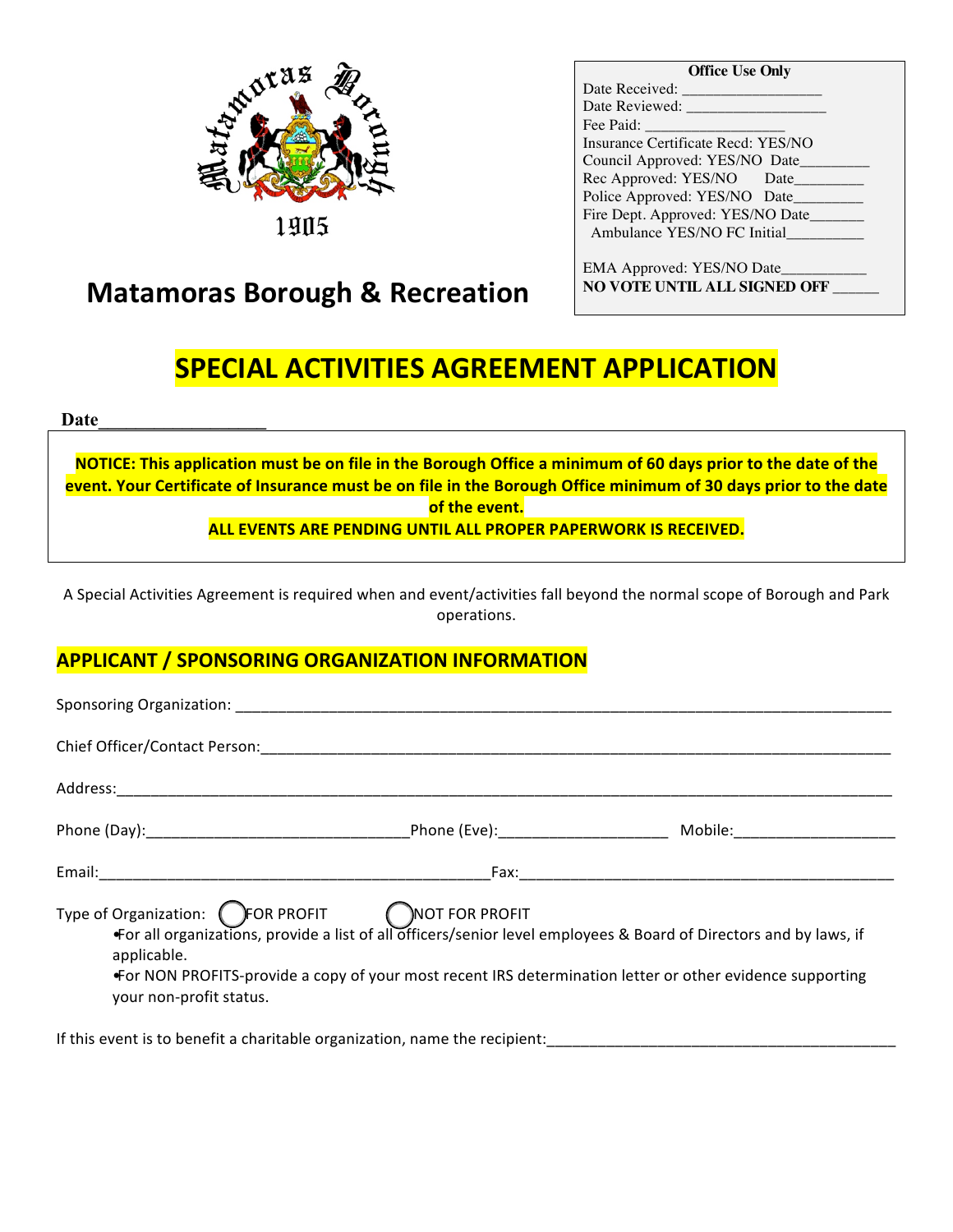Special Activities Agreement Application

Please list any additional event organizer(s) or service provider(s) hired by the applicant that is authorized to work on your behalf to produce this event.

| Please identify contact person "on site" day of event<br>officials). |  |  | (NOTE: This person must be in attendance for the duration of the event and immediately available to Borough/Park                                                                                                               |  |  |                        |
|----------------------------------------------------------------------|--|--|--------------------------------------------------------------------------------------------------------------------------------------------------------------------------------------------------------------------------------|--|--|------------------------|
|                                                                      |  |  |                                                                                                                                                                                                                                |  |  |                        |
| <b>EVENT INFORMATION</b>                                             |  |  |                                                                                                                                                                                                                                |  |  |                        |
| TYPE OF EVENT:                                                       |  |  | □Run/Walk □Concert □Educational/Environmental □Charity<br>□Parade □Fair/Festival □Assembly (public) □Bike Race                                                                                                                 |  |  | Other_________________ |
|                                                                      |  |  |                                                                                                                                                                                                                                |  |  |                        |
|                                                                      |  |  |                                                                                                                                                                                                                                |  |  |                        |
|                                                                      |  |  |                                                                                                                                                                                                                                |  |  |                        |
|                                                                      |  |  | ACTUAL EVENT HOURS:__________________________________AM/PM- ____________________________AM/PM                                                                                                                                  |  |  |                        |
|                                                                      |  |  | SETUP/ASSEMBLY DATE::____________AM/PM START TIME: _________________AM/PM END TIME: ________AM/PM                                                                                                                              |  |  |                        |
|                                                                      |  |  | Please describe the scope of the setup/assembly work (provide specific details):                                                                                                                                               |  |  |                        |
|                                                                      |  |  | Estimated # of participants (includes volunteers & staff) [100] [100] [100] [100] [100] [100] [100] [100] [100] [100] [100] [100] [100] [100] [100] [100] [100] [100] [100] [100] [100] [100] [100] [100] [100] [100] [100] [1 |  |  |                        |
| <b>EVENT DESCRIPTIONS</b>                                            |  |  |                                                                                                                                                                                                                                |  |  |                        |
|                                                                      |  |  | Please provide a DETAILED DESCRIPTION of your event (attach additional sheet if necessary)                                                                                                                                     |  |  |                        |
|                                                                      |  |  |                                                                                                                                                                                                                                |  |  |                        |
|                                                                      |  |  |                                                                                                                                                                                                                                |  |  |                        |
|                                                                      |  |  |                                                                                                                                                                                                                                |  |  |                        |
|                                                                      |  |  |                                                                                                                                                                                                                                |  |  |                        |

 $-2 -$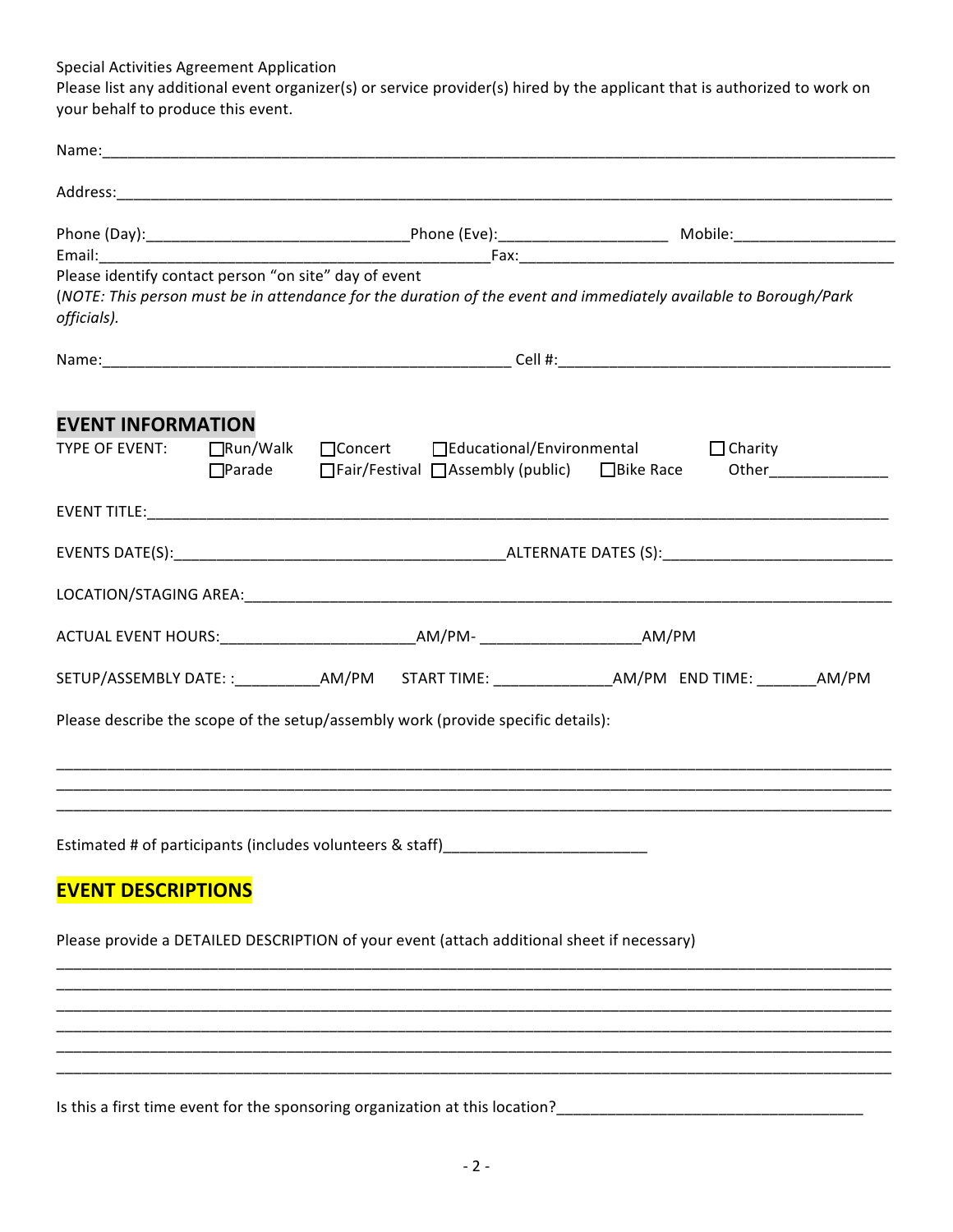Special Activities Agreement Application If NO, how does it differ from previous years?

|                            |                     | Last year's attendance__________________                                                                                                                                                                                                                                                         |  |  |  |
|----------------------------|---------------------|--------------------------------------------------------------------------------------------------------------------------------------------------------------------------------------------------------------------------------------------------------------------------------------------------|--|--|--|
|                            |                     | Event will be open to: $\Box$ Public $\Box$ Members only $\Box$ Invite only $\Box$ Other                                                                                                                                                                                                         |  |  |  |
|                            |                     | Park Facilities Requested: □Roads□rails□RC Park □Dog Park<br>$\Box$ Skate Park<br>$\Box$ Large Pavilion                                                                                                                                                                                          |  |  |  |
| <b>YES</b><br>$\mathbf{I}$ | <b>NO</b><br>$\Box$ | Are you requesting use of electricity? If YES, please list operational needs:                                                                                                                                                                                                                    |  |  |  |
| $\Box$                     | $\Box$              | Do you need electricity overnight?                                                                                                                                                                                                                                                               |  |  |  |
|                            | $\bigcirc$          | How much electricity and how many circuits will you need?<br>110 VOLTS & _______circuits<br>$\Box$<br>220 VOLTS & _______circuits<br>∩                                                                                                                                                           |  |  |  |
|                            |                     | Please list all the equipment and required AMPs that will be plugged in:                                                                                                                                                                                                                         |  |  |  |
|                            |                     |                                                                                                                                                                                                                                                                                                  |  |  |  |
|                            | ◘                   | Will items or services be sold at this event? If YES, please describe<br>And complete PERMIT FOR TEMPORARY USE AND/OR STRUCTURE (attached):                                                                                                                                                      |  |  |  |
| ∩                          | ∩                   | Does this event involve pedestrian/vehicular circulation of any kind along walkways, trails, etc? If Yes,<br>Attach a detailed map of the proposed circulation (pedestrian, vehicle, bike, shuttle, etc) route,<br>indicating direction of travel. Provide a written narrative to accompany map. |  |  |  |
| ∩                          | ◘                   | Does this event involve the closure of any park facilities/areas? If YES, list requiring closures as a result<br>of this event. Include areas names, buildings, etc.)Date and time of closing and reopening:                                                                                     |  |  |  |
|                            |                     |                                                                                                                                                                                                                                                                                                  |  |  |  |

In additional to a route map, a diagram showing the overall event layout and setup, including locations for the following items, may be required:

| 1. Food Concession and/or Food Preparation Areas                                           |
|--------------------------------------------------------------------------------------------|
| Describe how food will be served at this event: (MUST provide Board of Health Certificate) |
|                                                                                            |

If food will be cooked on site, please specify methods: ⃝Gas/Propane ⃝Electric ⃝Charcoal ⃝Other (specify):\_\_\_\_\_\_\_\_\_\_\_\_\_\_\_\_\_\_\_\_\_\_\_\_\_\_\_\_\_\_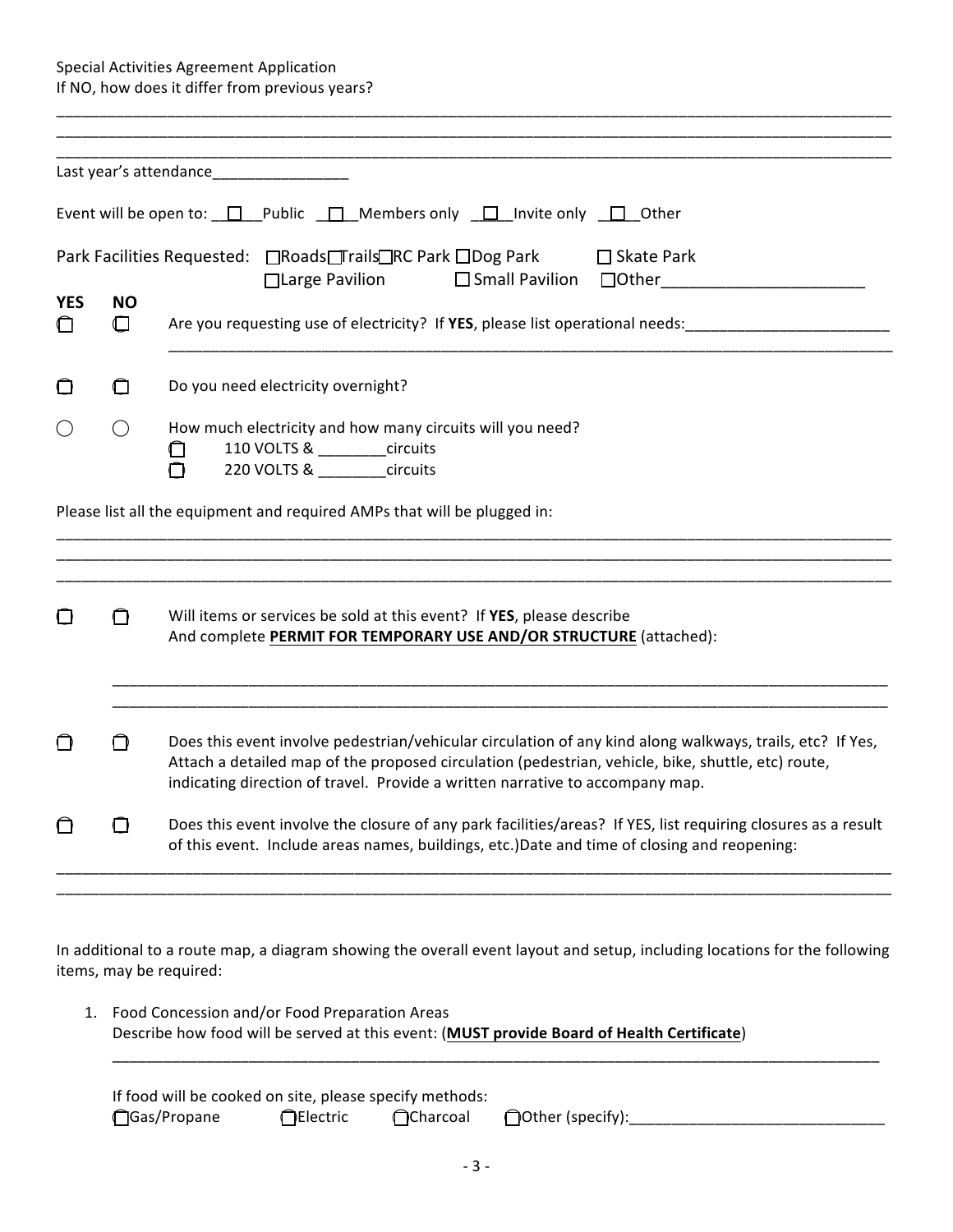Special Activities Agreement Application

- 2. Portable Toilet Facilities
	- 200 + people= 1 required additional port a john to be supplied
- 3. Trash Receptacles and Management

You must properly dispose of waste and garbage throughout the term of your event and immediately upon conclusion of the event. The area must be returned to a clean, pre-event condition. The Department does not provide sanitation services for special needs. Please describe your waste management and cleanup plan:

| Number & Size of dumpsters 2/lids:            |                                                                                              | REQUIRED $\rightarrow$ 1 for every 400 people |
|-----------------------------------------------|----------------------------------------------------------------------------------------------|-----------------------------------------------|
| Number of trash receptacles to be supplied    |                                                                                              |                                               |
|                                               |                                                                                              |                                               |
|                                               | Which of the following will be necessary to conduct your event? Please check all that apply. |                                               |
| First Aid/Ambulance(s)                        | Police Assistance                                                                            | Fencing, Barriers and/or Barricades**         |
| □ Scaffolding, Bleachers, Platforms, Stages** |                                                                                              | Generators &/or Electricity Source**          |
| Tables and Chairs**                           | Vehicles &/or trailers**                                                                     | □ Other related components not covered**      |
| $\bigcap$ NONE OF THE ABOVE                   |                                                                                              |                                               |
|                                               | (**Not provided by the Borough of Matamoras or Matamoras Recreation)                         |                                               |

## **SAFETY / SECURITY / ACCESSBILITY**

| <b>YES</b>                                                                                     | <b>NO</b>                                                                                        |                                                                                                           |  |  |  |  |  |
|------------------------------------------------------------------------------------------------|--------------------------------------------------------------------------------------------------|-----------------------------------------------------------------------------------------------------------|--|--|--|--|--|
| O                                                                                              | 0                                                                                                | Does your event require Ambulance services? (Determined by the Matamoras Fire Chief)                      |  |  |  |  |  |
| ∩                                                                                              | Does your event require a street closure for this activity?<br>∩                                 |                                                                                                           |  |  |  |  |  |
| If YES, select the type of road to be closed: (For more information see map and list provided) |                                                                                                  |                                                                                                           |  |  |  |  |  |
|                                                                                                | State Road(s) Only (Additional Permit Required: (PennDOT TE-300 Form)<br>∩<br>Local Road(s) Only |                                                                                                           |  |  |  |  |  |
|                                                                                                |                                                                                                  | State Road(s) and Local Road(s) (Additional Permit Required: (PennDOT TE-300 Form)                        |  |  |  |  |  |
|                                                                                                |                                                                                                  | Listed in order of route, what street(s) would you like closed for this activity?                         |  |  |  |  |  |
|                                                                                                |                                                                                                  | (Add additional sheets, if needed)                                                                        |  |  |  |  |  |
|                                                                                                |                                                                                                  |                                                                                                           |  |  |  |  |  |
|                                                                                                |                                                                                                  |                                                                                                           |  |  |  |  |  |
|                                                                                                |                                                                                                  |                                                                                                           |  |  |  |  |  |
|                                                                                                |                                                                                                  | How long will the street closure be in effect? From:<br>To                                                |  |  |  |  |  |
|                                                                                                |                                                                                                  | Will you need assistance closing the street? $\Box$ YES $\Box$ NO                                         |  |  |  |  |  |
|                                                                                                |                                                                                                  | Are you planning to use sidewalks only?□YES□NO                                                            |  |  |  |  |  |
|                                                                                                |                                                                                                  | Will you cross any state roads? TYES NO (If YES, submit TE-300 Form)                                      |  |  |  |  |  |
|                                                                                                |                                                                                                  |                                                                                                           |  |  |  |  |  |
|                                                                                                |                                                                                                  | Is this a night event? If YES, please describe how the event and the surrounding area will be illuminated |  |  |  |  |  |
|                                                                                                |                                                                                                  | To ensure safety of participants and its spectators: (light must be contained to the park)                |  |  |  |  |  |
|                                                                                                |                                                                                                  |                                                                                                           |  |  |  |  |  |
|                                                                                                |                                                                                                  |                                                                                                           |  |  |  |  |  |
|                                                                                                |                                                                                                  |                                                                                                           |  |  |  |  |  |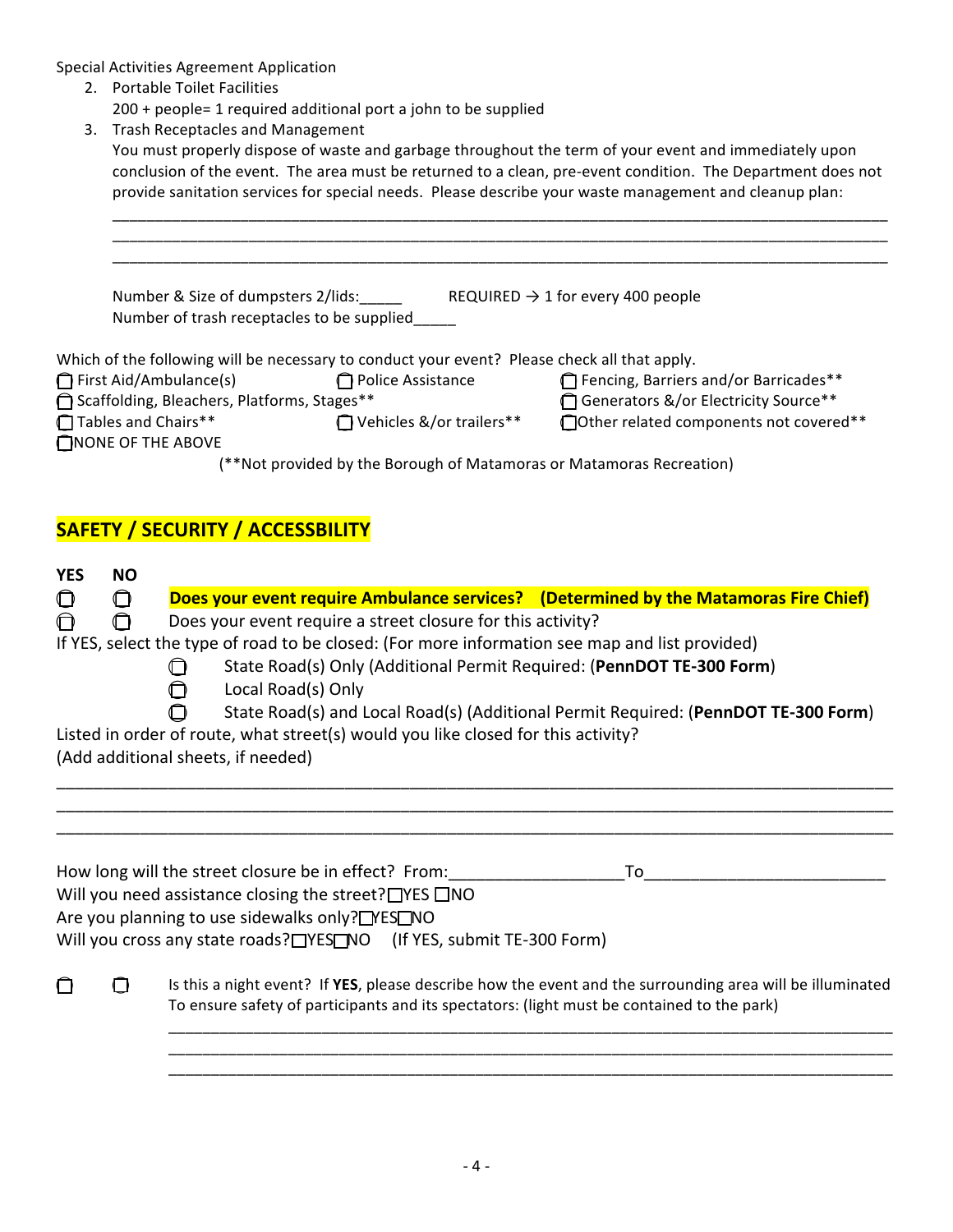### Special Activities Agreement Application **ENTERTAINMENT / CONTRACTED SERVICES / RELATED ACTIVITIES**

| <b>YES</b> | NO. |                                                                                                               |
|------------|-----|---------------------------------------------------------------------------------------------------------------|
|            |     | Will musical entertainment/DJ be provided at your event? If YES? Please indicate:<br>Name of Band/DJ Service: |
|            |     | Will amplified sound be used? If YES, indicate:<br>Start time: am/pm – Finish time: am/pm                     |
|            |     | Any inflatables, moon bounces or similar devises? If YES, please describe:                                    |
|            |     | Any signs, banners, decorations or special lighting? If YES, please describe and give location:               |
|            |     | Any tents, canopies or temporary structures? If YES, please indicate size, number and location(s):            |
|            |     |                                                                                                               |

#### *(Please note that all tents, canopies and structures must be secured to ensure safety to participants and spectators) (DO NOT PUNCH HOLES IN ANY ASPHALT AREAS) (MUSIC MUST END NO LATER THAN 10:00PM)*

\_\_\_\_\_\_\_\_\_\_\_\_\_\_\_\_\_\_\_\_\_\_\_\_\_\_\_\_\_\_\_\_\_\_\_\_\_\_\_\_\_\_\_\_\_\_\_\_\_\_\_\_\_\_\_\_\_\_\_\_\_\_\_\_\_\_\_\_\_\_\_\_\_\_\_\_\_\_\_\_\_\_\_\_\_

## **PROMOTION / ADVERTISING / MARKETING**

| <b>YES</b><br>∩ | NO. | Will this event be promoted, advertised or marketed in any manner? If YES, please describe: |
|-----------------|-----|---------------------------------------------------------------------------------------------|
|                 |     | Will there be any live media coverage during this event? If YES, please explain:            |

### **INSURANCE REQUIREMENTS**

Before final approval will be granted, the applicant will be required to provide an original and current certificate of general liability insurance including bodily injury and property damage in the amount of 1 million per occurrence and aggregate of 3 million and name the Borough of Matamoras as an "additionally insured". Insurance coverage must be maintained for the duration of the event.

The Borough of Matamoras reserves the right to request a copy of the insurance policy.

| Name of Insurance Carrier: |       |              |       |     |  |
|----------------------------|-------|--------------|-------|-----|--|
| Agent's Name:              |       |              |       |     |  |
| Address:                   | City: |              | State | /in |  |
| <b>Business Phone:</b>     |       |              |       |     |  |
| <b>Policy Number:</b>      |       | Policy Type: |       |     |  |